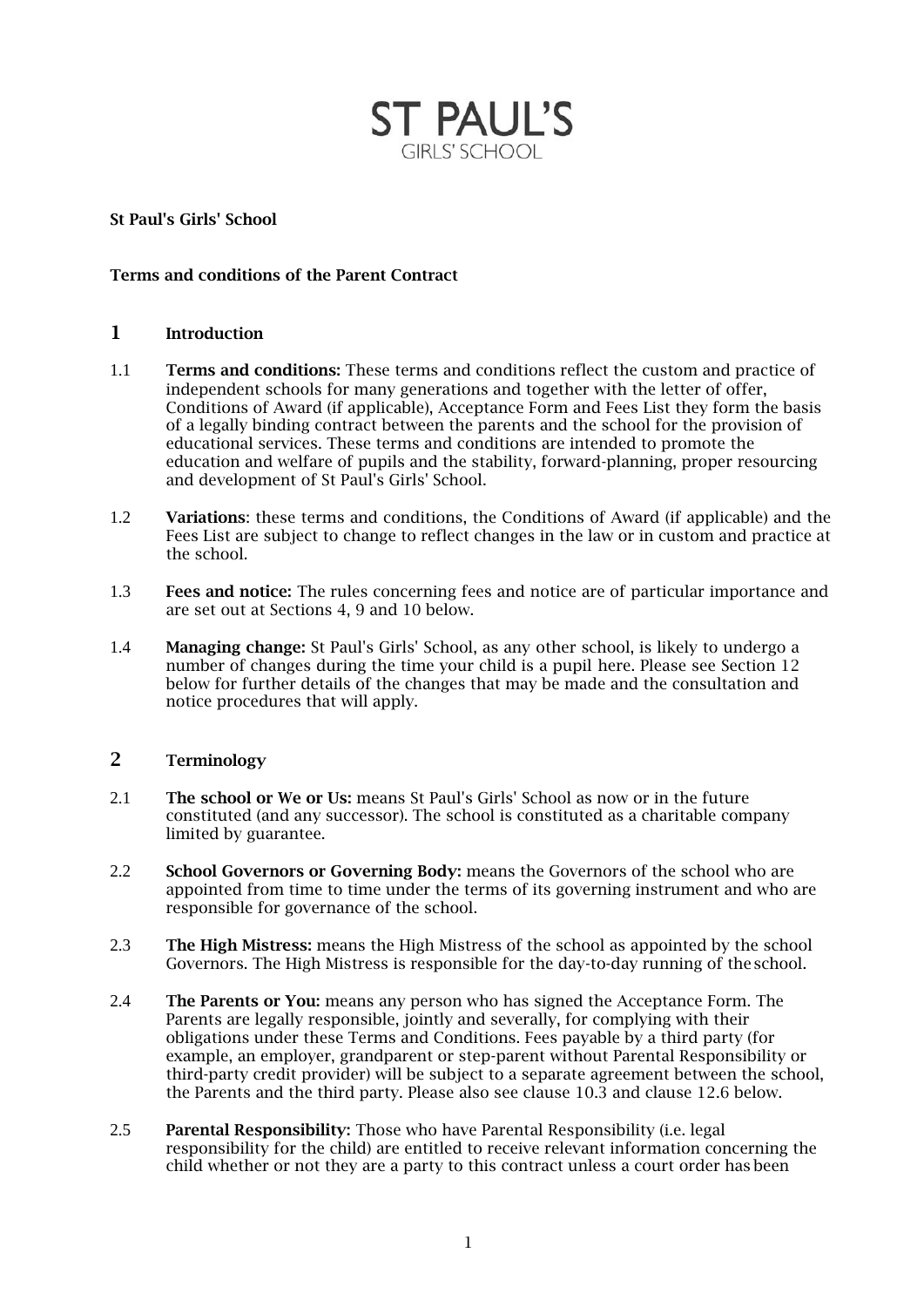made to the contrary, or there are other reasons which justify withholding information to safeguard the best interests and welfare of the child.

- 2.6 The Pupil: means the child named on the Acceptance Form. The age of the Pupil will be calculated in accordance with British custom.
- 2.7 Child: means a child of whatever age admitted by the school to be educated, and includes any pupil aged 18 or under.
- 2.8 Acceptance Form: means the form provided by the school for parents to complete when accepting a place for their child at the school.
- 2.9 Acceptance Deposit: means the amount set out and referred to as the deposit in the Acceptance Form.

### 3 Admission and entry to the school

- 3.1 Registration and admission: Applicants will be considered as candidates for admission and entry to the school when the Registration Form and Examination Entry Form have been completed and returned to Us and the non-returnable Registration Fee paid. Admission will be subject to the availability of a place and the Pupil and the Parents satisfying the admission requirements at the relevant time. Admission occurs when the Parents accept the offer of a place. **Entry** occurs on the date when the Pupil attends the school for the first time under these terms and conditions.
- 3.2 Equality: The school is an academically selective mainstream day school for girls aged from 11 to 18 years and welcomes staff and children from many different ethnic groups, backgrounds and creeds. Human rights and freedoms are respected. At present, our physical facilities for the disabled are limited but we will do all that is reasonable to ensure that the school's culture, policies and procedures are made accessible to girls who have disabilities and to comply with our legal and moral responsibilities under equality legislation in order to accommodate the needs of applicants and pupils who have disabilities for which, after reasonable adjustments, We can cater adequately.
- 3.3 Offer of a place and Acceptance Deposit: A deposit (Acceptance Deposit) as shown on the Fees List for the relevant year will be payable when parents accept the offer of a place. The Acceptance Deposit will be retained in the general funds of the school until the Pupil leaves and will be repaid by means of a credit without interest to the final payment of Fees or other sums due to the school on leaving, unless stated otherwise in these Terms and Conditions or unless the Parents wish to donate the Acceptance Deposit to the school's Bursary Campaign. See also clause 10.7.
- 3.4 Additional Deposit: For reasons of administration, the right is reserved to require payment of an additional deposit (Additional Deposit), as shown on the Fees List for the relevant year, in the case of a pupil whose normal residence is outside the United Kingdom. The Additional Deposit will be retained in the general funds of the school until the Pupil leaves and will be repaid by means of a credit without interest to the final payment of Fees or other sums due to the school on leaving, unless stated otherwise in these terms and conditions. See also clause 10.7.
- 3.5 Immigration: The school currently holds a Child Student sponsor licence. The Parents must inform the High Mistress when returning a completed registration form or at any other time if their child requires sponsorship from the school in order to obtain a visa to study at the school. It shall be the Parents' responsibility at all times to ensure that their child has the appropriate immigration permission to live in the United Kingdom and to study at this school, and the Parents shall permit the school to take and retain copies of all documentation required to be kept by the School in order to comply with its duties as a Child Student sponsor, including passport, visa, vignette and /or biometric resident permit of the child and, where necessary, the Parents. The Parents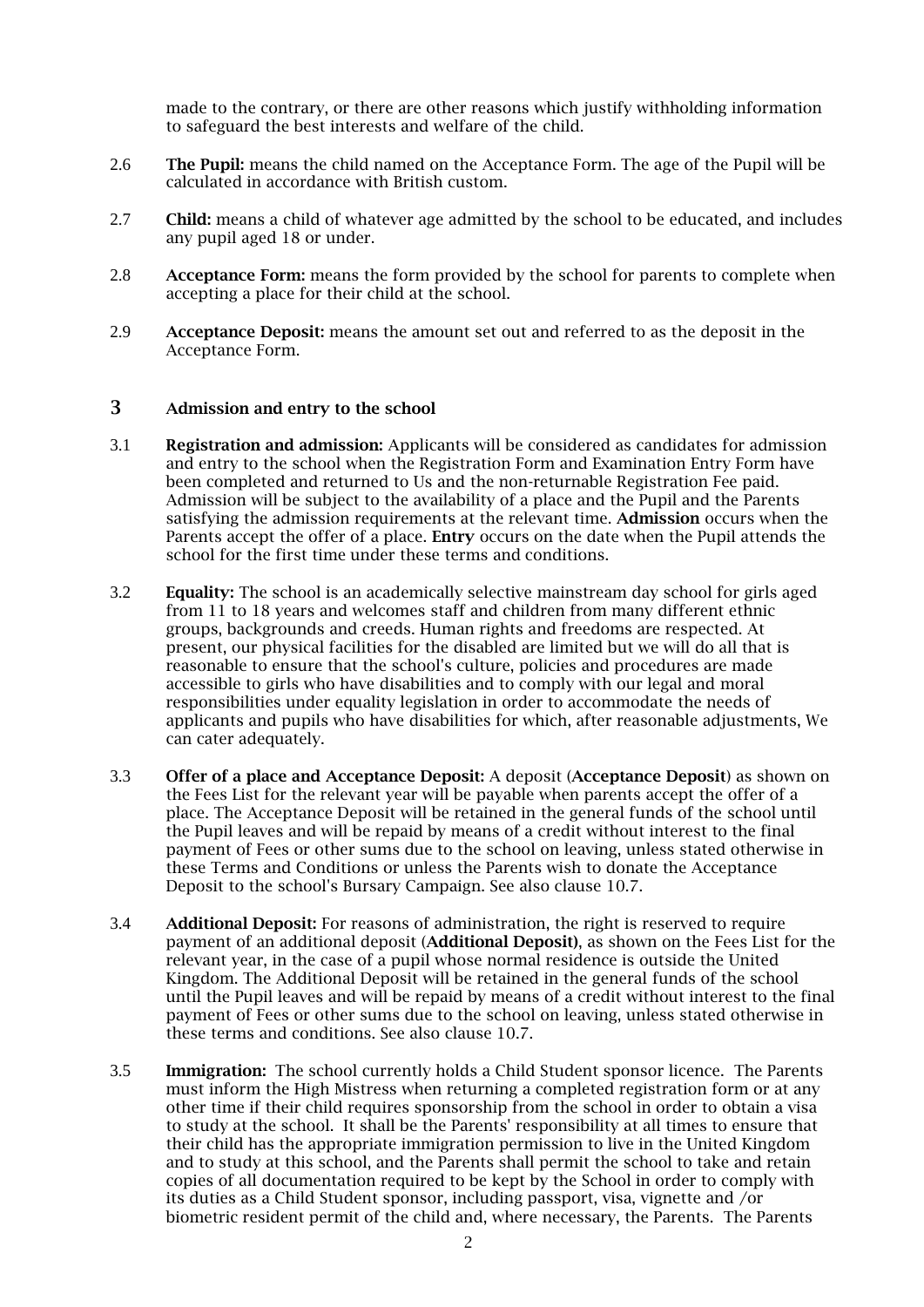shall immediately inform the school of any intended or actual change in the Child's accommodation arrangements during their period of sponsorship. Please also see clause 9.12.

## 4 Withdrawing your acceptance of a place before your child joins the school

- 4.1 **Cancelling the offer of a place.** If you wish to withdraw acceptance of a place **before** your child starts at the school, you must give us written notice before the first day of the term immediately preceding the term in which your child was due to start. This means that if, for example, your child is due to start at the school in September at the start of an academic year then you would need to tell us in writing on or before the first day of the preceding summer term (i.e. the final term of the preceding academic year) that you wish to withdraw your acceptance of a place. If you provide that period of notice, you will lose the deposit (subject to repayment under clause 4.3.1 below if the resulting vacancy is actually filled by the school) but no further fees will be payable. If you do not provide us with notice before the first day of the term immediately preceding the term in which your child was due to start (or if no notice is given at all), a term's fees will be payable by you and will become due to the school and owing as a debt. The term's fees will be charged at the rate applicable for the term of entry. Where applicable, such fees will be reduced to take account of any scholarship or bursary awarded to you. The school reserves the right to offset the Additional Deposit, if paid, against the term's fees.
- 4.2 Cancellation rights: If the offer of a place and its acceptance are both made entirely at distance by means of post, fax or electronic communication without either parent meeting face to face with a member of the school staff during the contractual process the Parents may cancel this agreement at any time within 14 days of the date of the acceptance form. In such circumstances the Acceptance Deposit and the Additional Deposit, if paid, will be refunded together with any fees paid pro-rated if the school has provided any educational services under this agreement.
- 4.3 Cancelling acceptance: The cancellation of a place after acceptance can cause longterm loss to the school if it occurs after other families have taken their decisions about schooling for their children and after the expiry of the 14-day period described inclause 4.2 above. A genuine pre-estimate of loss is fees for between one and five years. Nonetheless, the school agrees to limit the liability of the Parents to:
	- 4.3.1 one term's fees at the rate payable for the term of entry (and may not be limited to the parental contribution in the case of a bursary or other award or concession), less the Acceptance Deposit, payable as a debt immediately unless the place is filled immediately and without loss to the school if less than a term's written notice of cancellation has been given. The school reserves the right to offset the Additional Deposit, if paid, against the term's fees; or
	- 4.3.2 the Acceptance Deposit if more than a term's written notice has been given unless the place is filled immediately and without loss to the school.

If the place is filled immediately and without loss to the school the right is reserved to retain a proportion of the Acceptance Deposit to cover the school's reasonable expenses in filling the place. Cases of serious illness or genuine hardship may receive special consideration on written request.

### 5 Pastoral Care

5.1 The school's commitment: We will do all that is reasonable to safeguard and promote the Pupil's welfare and to provide pastoral care to at least the standard required bylaw in the particular circumstances. We will respect the Pupil's human rights and freedoms which must, however, be balanced with the lawful needs and rules of the school community and the rights and freedoms of others.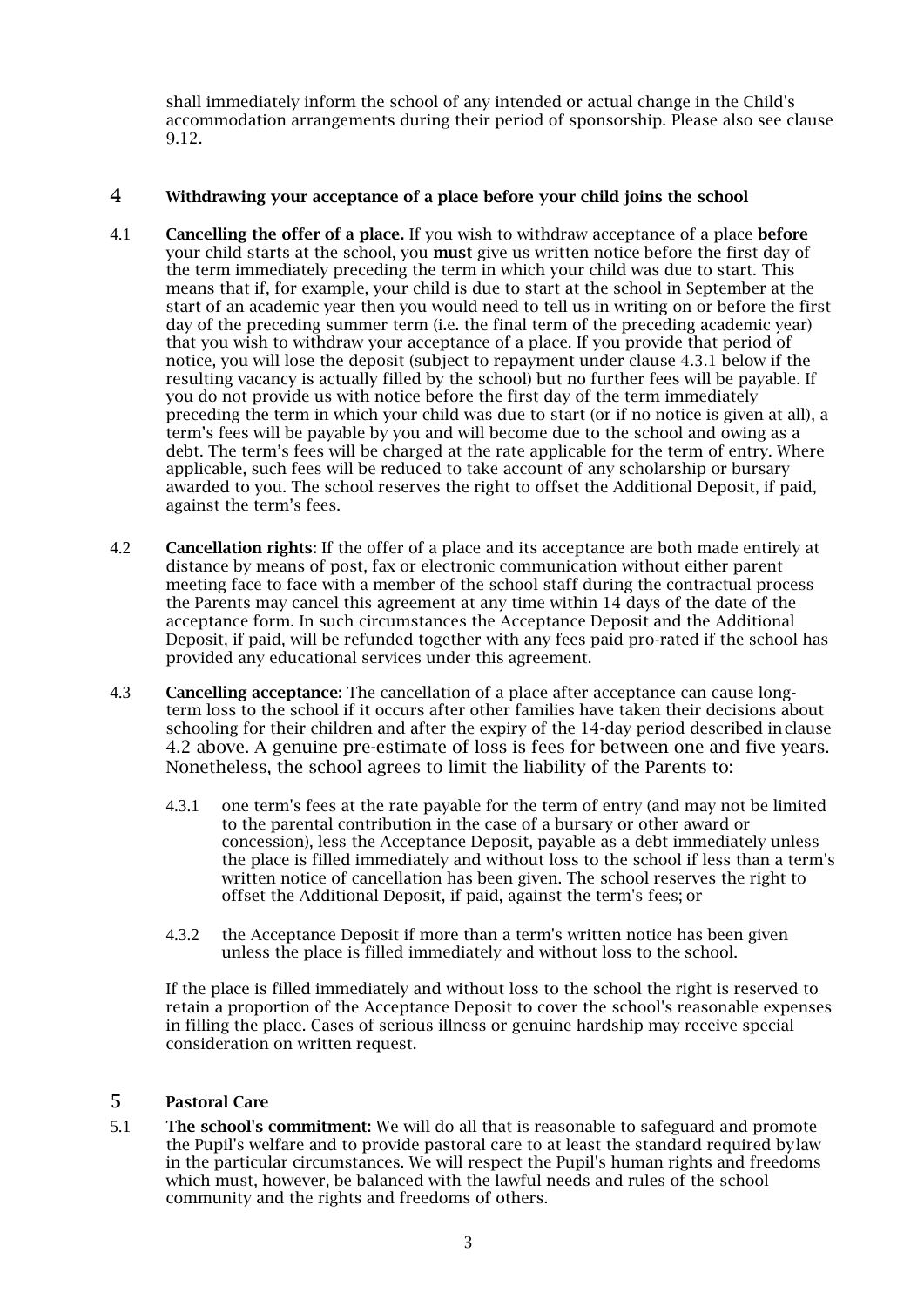- 5.2 Complaints: Any expression of dissatisfaction about action taken, or a lack of action by the school where the Parents seek action by Us must be notified to the school as soon as practicable. A copy of the school's Complaints policy is available on the school website or can be supplied on request. See also clause 8.18 below.
- 5.3 Pupil's rights: The Pupil, if of sufficient maturity and understanding, has certain legal rights which the school must observe. These include the right to give or withhold consent in a variety of circumstances and certain rights to confidentiality and, usually, the right to have contact with her parents. If a conflict of interest arises between the Parents and the Pupil, the rights of, and duties owed to, the Pupil will in most cases take precedence over the rights of, and duties owed to, the Parents.
- 5.4 High Mistress's authority: The Parents authorise the High Mistress to take and / or authorise in good faith all decisions which the High Mistress considers on proper grounds will safeguard and promote the Pupil's welfare. Please see Section 6 below.
- 5.5 Ethos: The ethos of the school is to foster good relationships between pupils and between members of staff and pupils. Bullying, harassment, victimisation and discrimination will not be tolerated. The school and its staff will act fairly in relation to the Pupil and the Parents and we expect the same of the Pupil and the Parents in relation to the school or its staff.
- 5.6 Physical contact: The Parents give their consent to such physical contact with the Pupil:
	- 5.6.1 as may accord with good practice; or
	- 5.6.2 as may be appropriate and proper for teaching and instruction; or
	- 5.6.3 for providing comfort to the Pupil in distress; or
	- 5.6.4 to maintain safety and good order; or
	- 5.6.5 in connection with the Pupil's health and welfare.

The Parents also consent to the Pupil participating in contact and non-contact sports and other activities as part of the normal school programme or extra-curricular programme. The Parents acknowledge that while the school will provide appropriate supervision the risk of injury cannot be eliminated.

- 5.7 Disclosures: The Parents must, as soon as possible, disclose to the school in confidence:
	- 5.7.1 any known medical condition, health problem or allergy affecting the Pupil;
	- 5.7.2 any history of a learning difficulty on the part of the Pupil;
	- 5.7.3 any disability, special educational need or any behavioural, emotional difficulty and / or social difficulty on the part of the Pupil;
	- 5.7.4 any family circumstances or court order which might affect the Pupil's welfare or happiness;
	- 5.7.5 any concerns about the Pupil's safety;
	- 5.7.6 any significant change in the financial circumstances of the Parents in receipt of a bursary from the school
	- 5.7.7 if it is the Parents' intention that the Pupil is to be cared for and accommodated by someone who is not a close relative, for example a step-parent, grandparent, uncle or aunt for a period of 28 days or more.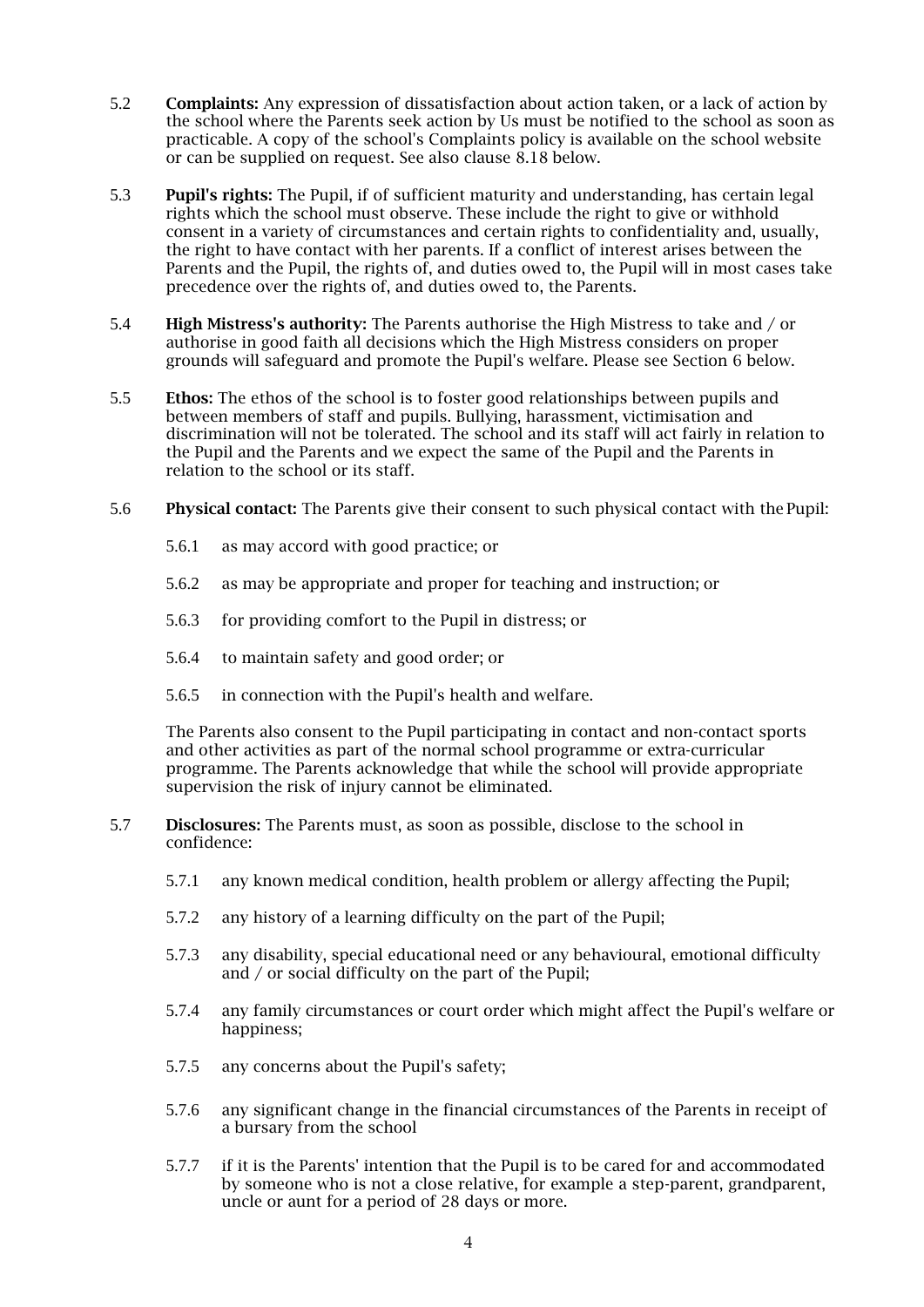- 5.8 Confidentiality: The Parents authorise the High Mistress to override their own and (so far as they are entitled to do so) the Pupil's rights to confidentiality, and to impart confidential information on a "*need to know*" basis where necessary to safeguard or promote the Pupil's welfare or to avert a perceived risk of serious harm to the Pupil or to another person at the school. In some cases, members of staff may need to be informed of any particular vulnerability the Pupil may have. The school reserves the right to monitor the Pupil's use of:
	- 5.8.1 e-mail;
	- 5.8.2 the internet; and
	- 5.8.3 mobile electronic devices.

See also the school's Behaviour policy and the Student Acceptable Use policy.

- 5.9 Special precautions: The High Mistress needs to be aware of any matters that are relevant to the Pupil's safety and security. Accordingly, the Parents must notify the High Mistress in writing immediately of any court orders or situations of risk in relation to the Pupil for whom any special safety precautions may be needed. The High Mistress may exclude the Parents from school premises if the High Mistress, acting in a proper manner, considers such exclusion to be in the best interests of the Pupil or any other member of the school community.
- 5.10 Leaving school premises: The school will do all that is reasonable to ensure that the Pupil remains in the care of the school during school hours but we cannot accept responsibility for the pupil if she leaves school premises in breach of school rules. Separate arrangements apply for girls in Year 12 (VII) and Year 13 (VIII). The school is not legally entitled to prevent a pupil aged 16 years or over from leaving school premises during school hours.
- 5.11 Residence during term time: The Pupil is required during term time and at weekends to live with a Parent unless otherwise agreed in writing by the High Mistress. The school expects pupils to live within a reasonable distance of the school, for example within a 60-minute commute. The Parents must immediately notify the Director of Pastoral Care in writing if the Pupil will be residing during term time under the care of someone other than the Parents.
- 5.12 Communication with parents: Communication or instructions from one of the Parents or any person with Parental Responsibility shall be deemed by the school to be received from both Parents. This does not apply to the giving of notice for the cancellation of the place or the withdrawal of the Pupil from the school. Those persons who are required to consent to or to give notice of cancellation or withdrawal of the Pupil are set out in clause 9.2.
- 5.13 Absence of parents: When both Parents will be absent from the Pupil's home overnight or for a 24-hour period or longer, the school must be told in writing the name, address and telephone number for 24 hour contact with the adult who will have the care of the Pupil.
- 5.14 Temporary guardians: If in unusual circumstances, the Parents are temporarily resident outside the United Kingdom, provision must be made for a guardian for the Pupil in the United Kingdom who has been given legal authority to act on behalf of the Parents in all respects and to whom the school can apply for authorities when necessary. The Director of Pastoral Care must be notified in writing immediately if the pupil will be residing during term time with a temporary guardian. The school can accept no responsibility during half term or the holidays for the Pupil and the Parents and the guardian of such pupils must make holiday arrangements, including travel to and from the school, in advance. The responsibility for choosing an appropriate guardian rests solely with the Parents. The Parents are responsible in each case for satisfying themselves as to the suitability of a guardian and shall from time to time provide the school with up to date contact details for the appointed guardian.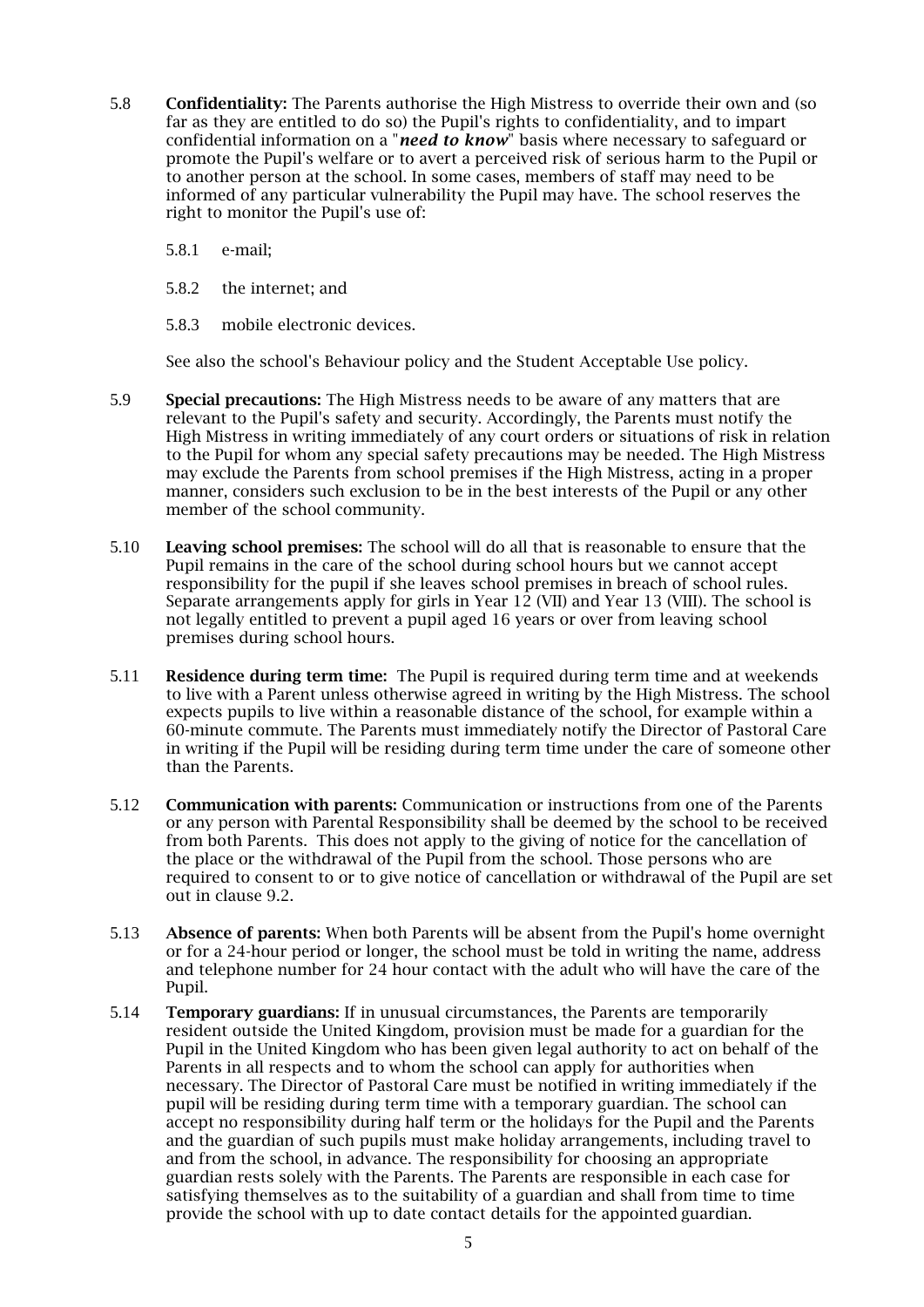- 5.15 Photographs or images (including video recordings): The school may obtain and use photographs or images (including video recordings) of the Pupil for:
	- 5.15.1 use in the school's promotional material such as admissions publications, the website or social media;
	- 5.15.2 use in the school's news and events publications (hard copy and electronic)
	- 5.15.3 educational purposes as part of the curriculum or extra-curricular activities.

Please see the pupil summary privacy notice for more information about how the school uses photographs and videos of pupils. The school may seek specific consent from the Parents before using a photograph or video recording of the Pupil where the school considers that the use is more privacy intrusive. Where the Pupil is of sufficient maturity (most pupils of secondary school age will have this level of maturity) we may seek the Pupil's specific prior consent in addition to or instead of the Parents' consent.

- 5.16 Request for confidentiality: The Parents may ask Us to keep information about the Pupil confidential. For example, You may ask Us to not use photographs of the Pupil in promotional material or ask Us to keep the fact that the Pupil is on the school roll confidential. If the Parents would like information about the Pupil to be kept confidential, they must immediately contact the Head of Admissions in writing, requesting an acknowledgment of their letter
- 5.17 Transport: The Parents consent to the Pupil travelling by any form of public transport and / or in a motor vehicle driven by a responsible adult who is duly licensed and insured to drive a vehicle of that type.
- 5.18 Pupil's personal property: The Pupil is responsible for the security and safe use of all her personal property including money, mobile electronic devices, locker keys, watches, computers, musical instruments and sports equipment, and for property lent to her by the school.
- 5.19 Insurance: The Parents are responsible for insurance of the Pupil's personal property whilst at school or on the way to and from school or any school-sponsored activity away from school premises.
- 5.20 School's Liability: Unless negligent or guilty of some other wrongdoing causing injury, loss or damage, the school does not accept responsibility for accidental injury or other loss caused to the Pupil or the Parents or for loss or damage to property.

#### 6 Health and medical matters

- 6.1 Medical declaration: The Parents will be asked to complete a confidential Health History form on entry to the school concerning the Pupil's health and must inform the school in writing if the Pupil develops any known medical condition, health problem or allergy, or will be unable to take part in games or sporting activities, or has been in contact with anyone with an infectious or contagious disease.
- 6.2 Medical care: The Parents must comply with the school nurse's recommendations which may include a reasonable decision to release the Pupil home when she isunwell.
- 6.3 Medical examination: The Pupil will have a routine medical examination with the school doctor or other doctor appointed by him / her, usually during the first term at the school. Arrangements can be made on request for the Parents to be present but this is subject to the Pupil's consent if the Pupil is of sufficient maturity andunderstanding.
- 6.4 Pupil's health: The High Mistress may at any time require a medical opinion or certificate as to the Pupil's general health where the High Mistress considers it necessary as a matter of professional judgement in the interests of the Pupil and / or the school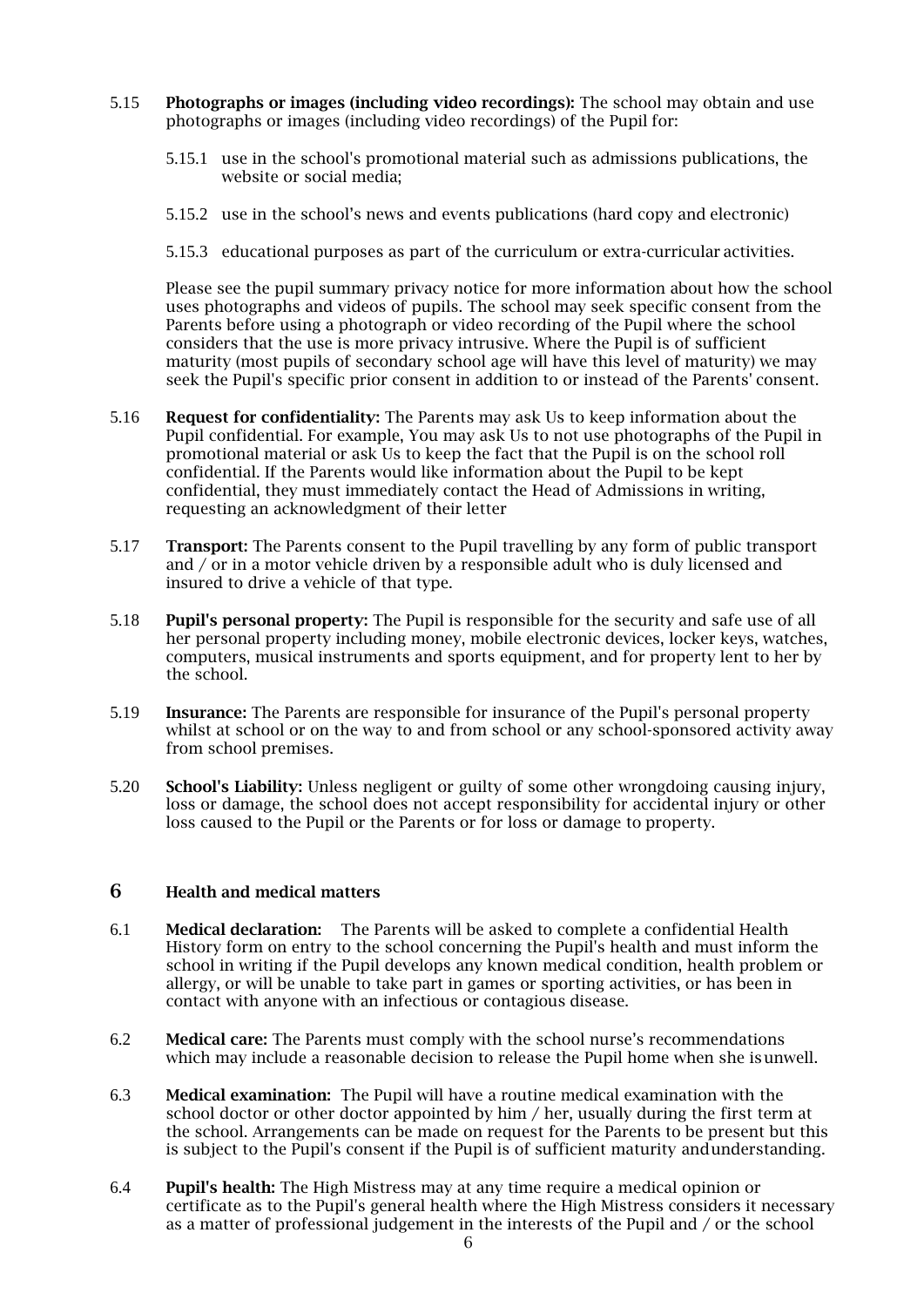community. The Pupil if of sufficient age and maturity is entitled to insist on confidentiality which can be overridden in the Pupil's own interests or where necessary for the protection of other members of the school community.

- 6.5 Medical information: Throughout the Pupil's time as a member of the school, the school's medical team shall have the right to disclose confidential information about the Pupil if it is considered to be in the Pupil's own interests or necessary for the protection of other members of the school community. Such information will be given and received on a confidential, "*need to know*" basis.
- 6.6 Emergency medical treatment: The Parents authorise the school to consent on their behalf to the Pupil receiving emergency medical treatment where certified by an appropriately qualified person as necessary for the Pupil's welfare and if the Parents cannot be contacted in time.

## 7 Educational matters

- 7.1 Provision of education: The school will do all that is reasonable to provide an educational environment and teaching of a range, standard and quality which is suitable for each pupil and to provide education to at least the standard required by law in the particular circumstances. The school will exercise reasonable care and skill in providing educational services for the Pupil but cannot guarantee that the Pupil will achieve her desired examination results or that results will be sufficient to gain entry to other educational establishments.
- 7.2 Organisation of the curriculum: We reserve the right to organise the curriculum and its delivery in a way which, in the professional judgement of the High Mistress, is most appropriate to the school community as a whole. The curriculum includes teaching which actively promotes the fundamental British values of democracy, the rule of law, individual liberty, and mutual respect for and tolerance of those with different faiths and beliefs. We will endeavour to inform the Parents of significant changes to the curriculum and the reasons for them as soon as practicable. If the Parents have specific requirements or concerns about any aspect of the Pupil's education or progress they should contact the Pupil's tutor, or other appropriate member of staff, as soon as possible, or contact the Director of Studies in the case of a serious concern.
- 7.3 Progress reports: The school shall monitor the Pupil's progress and shall report regularly to the Parents by means of written reports and parents' meetings.
- 7.4 Relationships and sex education: The Pupil will receive health and life skills education appropriate to her age in accordance with government guidance and the curriculum from time to time unless the Parents have given formal notice in writing that they do not wish the Pupil to take part in this aspect of the curriculum.
- 7.5 Public examinations: The High Mistress may, after consultation with the Parents and the Pupil, decline to enter the Pupil's name for a public examination if, in the exercise of her professional judgement, the High Mistress considers that by doing so the Pupil's prospects in other examinations would be impaired and / or if the Pupil has not prepared for the examination with sufficient diligence, for example, because the Pupil has not worked or revised in accordance with advice or instruction from her teachers.
- 7.6 Examination services: The High Mistress may, after consultation with the Parents and, if appropriate, the Pupil, decline to apply for access arrangements or postexamination services if, in her professional judgement it is considered not to be in the best interests of the Pupil or the examination cohort to do so.
- 7.7 Reports and references: Information supplied to the Parents and others concerning the progress and character of the Pupil, and about examination, further education and career prospects, and any references shall be given conscientiously and with all due care and skill but otherwise without liability on the part of the school.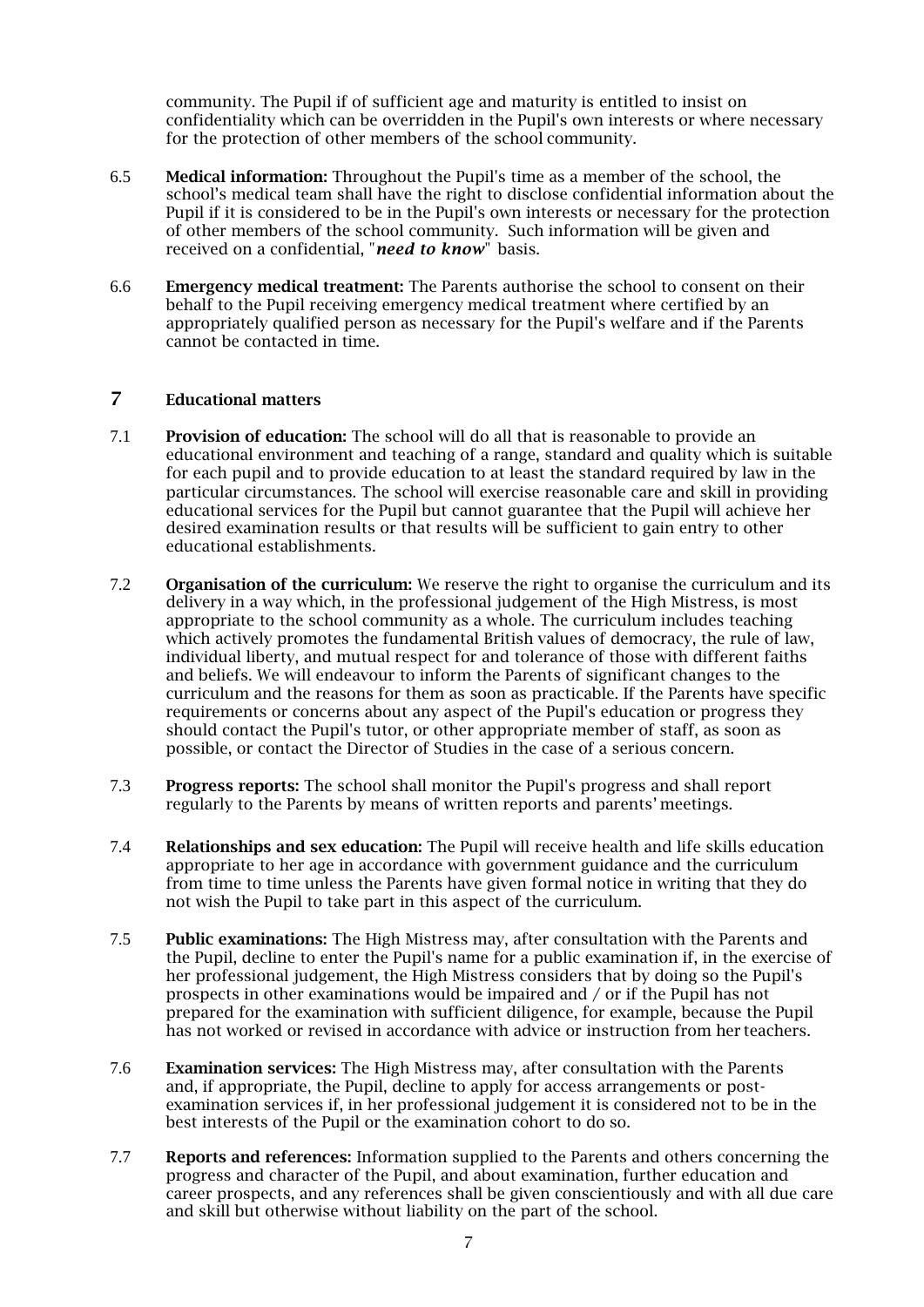- 7.8 Learning difficulties: The school shall do all that is reasonable to detect and deal appropriately with a learning difficulty which is considered to be a "special educational need". The school staff are not, however, qualified to make a medical diagnosis of conditions such as those commonly referred to as dyslexia, or of other learning difficulties.
- 7.9 Screening for learning difficulties: The screening tests available to schools are indicative only: they are not infallible. The Parents will be notified if a screening test indicates that the Pupil may have a learning difficulty. A formal assessment can be arranged by the school at the Parents' expense or by the Parents themselves.
- 7.10 Information about learning difficulties: The Parents shall notify the High Mistress when completing the school's registration forms and confidential Health History form, and subsequently in writing if they are aware or suspect that the Pupil has a learning difficulty, and the Parents must provide the school with copies of all written reports and other relevant information. The Pupil's place will be cancelled, or, once the Pupil has started, Parents will be asked to withdraw the Pupil, without being charged fees in lieu of notice if, in the professional judgement of the High Mistress and after consultation with the Parents and with the Pupil (where appropriate), the school is unable to provide adequately for the Pupil's special educational needs. The school reserves the right to charge for the provision of additional teaching where it is lawful to do so.
- 7.11 Moving up the school: If progress is satisfactory and the pupil has demonstrated appropriate diligence and application to their personal conduct and academic performance, it is assumed that the Pupil will move through the school and will ultimately complete Year 13 (VIII). In particular, progression into the Senior school will be contingent on satisfactory performance in GCSE mock examinations. The Parents will be consulted before the end of the Spring Term if there appears to be any reason why the Pupil may be refused a place at the next stage of the school. The Parents must give a term's notice in writing (i.e. before the start of the Summer Term) in accordance with the Provisions about notice in Section 9 below if they do not intend the Pupil to proceed to the next stage of the school, or a term's fees in lieu of notice will be payable.
- 7.12 Intellectual property: Where the Pupil creates work, including where the work is created jointly with a member of staff or another pupil, the school may use that work for the purpose of promoting the interests of the school, including exhibiting it, publishing it in the school magazine or putting it or a copy of it on the school's intranet or public website.
- 7.13 Pupil's work: The Parents consent for themselves and (so far as they are entitled to do so) on behalf of the Pupil, to the school retaining the Pupil's original work until, in the professional judgement of the Director of Studies, it is appropriate to release the work to the Pupil. Certain coursework may have to be retained for longer than other work in order to comply with awarding body regulations. We will take reasonable care to preserve the Pupil's work undamaged but cannot accept liability for loss or damage caused to this or any other property of the Pupil by factors outside the direct control of the High Mistress or staff.
- 7.14 Consent for educational visits: A variety of educational visits will be provided for the Pupil. Parents will be provided with relevant information in advance of educational visits. Unless Parents specifically notify the school in writing that they do not wish the Pupil to take part in a specific educational visit, by signing the Acceptance Form or agreeing to be bound by these terms and conditions the Parents' consent to the Pupil taking part in all educational visits. These include:
	- 7.14.1 visits which take place during the weekends or school holidays; or
	- 7.14.2 non-routine off-site activities and sporting fixtures which extend beyond the normal start and finish of the school day; or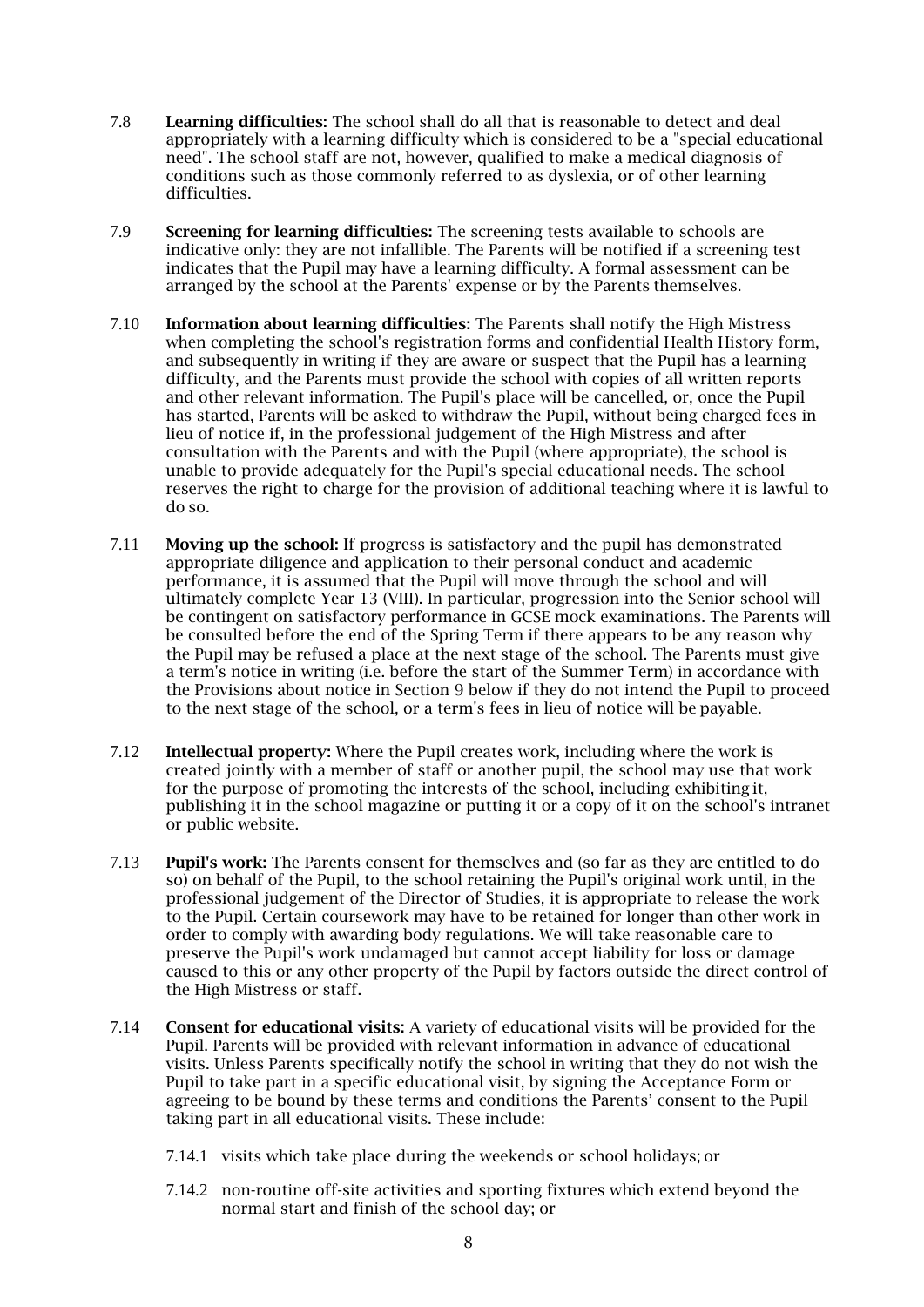7.14.3 adventure activities which may take place at any time.

Visits requiring an overnight or residential stay will be subject to a separate agreement.

The Parents agree that the Pupil shall be subject to school discipline in all respects whilst engaged in an educational visit.

7.15 The cost of educational visits: The school will advise the Parents in advance of any additional costs associated with an educational visit, including those visits described in clause 7.14.1 to 7.14.3 above. The cost of such a visit will be payable in advance and may be subject to a separate agreement. All additional costs of special measures (such as medical costs, taxis, air fares, or professional advice) necessary to protect the Pupil's safety and welfare, or to respond to breaches of discipline, will be added to the bill. The school reserves the right to prevent the Pupil from taking part in an educational visit while overdue fees remain unpaid.

### 8 Behaviour and discipline

- 8.1 School regime: The Parents accept that the school will be run in accordance with the authorities delegated by the Governing Body to the High Mistress. The High Mistress is entitled to exercise a wide discretion in relation to the school's policies, rules and regime and will exercise those discretions in a reasonable and lawful manner and with procedural fairness when the status of the Pupil is at issue.
- 8.2 Conduct and Attendance We attach importance to courtesy, integrity, good manners, good discipline and respect for the needs of others. The Parents warrant that the Pupil will take a full part in the activities of the school, will attend each school day, will be punctual, will work hard, will be well-behaved and will comply with the school Behaviour policy.
- 8.3 School rules: Rules about behaviour and discipline are contained in the school Behaviour policy which is available on the school website. The Parents are requested to read these documents carefully with the Pupil before they accept the offer of a place.
- 8.4 School discipline: The Parents accept the authority of the High Mistress and of other members of staff on the High Mistress's behalf to take all reasonable disciplinary or preventative action necessary to safeguard and promote the welfare of the Pupil and the school community as a whole. The school's policies on behaviour and discipline current at the time and published on the school website apply to all pupils at the school and at all times when the Pupil is at school, representing the school, travelling to or from school, on school-organised trips or associated with the school at any time. The policies shall also apply at all times and places in circumstances where failing to apply this policy may affect the health, safety or wellbeing of a member of the school community or a member of the public, have repercussions for the orderly running of the school or bring the school into disrepute.
- 8.5 Investigative action: An allegation, complaint or rumour of misconduct will be investigated. The Pupil may be questioned and her belongings may be searched in appropriate circumstances. All reasonable care will be taken to protect the Pupil's human rights and freedoms. The Parents will be informed as soon as reasonably practicable after it becomes clear that the Pupil may face formal disciplinary action unless the school is prevented from doing so by the police if they are involved. If considered necessary, the school may make arrangements for legal representation for the Pupil to be funded at the Parents' expense.
- 8.6 Procedural fairness: Investigation of an allegation, complaint or rumour that could lead to expulsion, requirement to leave or withdrawal of the Pupil in any of the circumstances explained below shall be carried out in a fair and unbiased manner. If a disciplinary meeting with the High Mistress is required before a decision is taken the school will make reasonable efforts to notify the Parents or temporary guardian so that they can attend. In the absence of the Parent or a guardian, the Pupil will be assisted by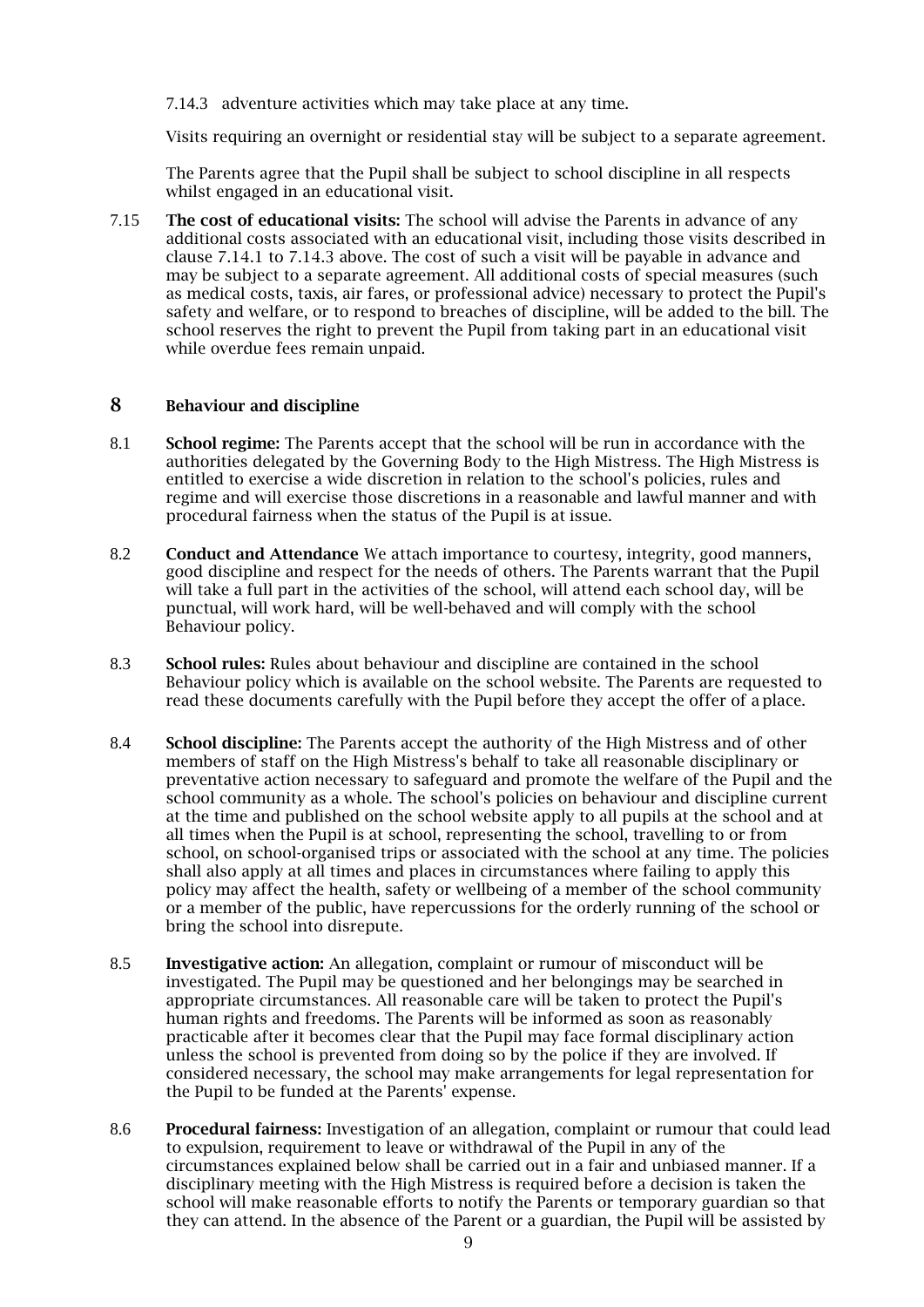an adult (usually a teacher) of her choice.

- 8.7 Divulging information: Except as required by law, the school and its staff shall not be required to divulge to the Parents or others any confidential information or the identities of pupils or others who have given information which has led to the complaint or which the High Mistress has acquired during an investigation.
- 8.8 Drugs and alcohol: The Pupil may be given the opportunity to provide a biological sample under medical supervision if involvement with drugs is suspected, or a sample of breath to test for alcohol consumed in breach of school rules or policy. A sample or test in these circumstances will not form part of the Pupil's permanent medical record.
- 8.9 Sanctions: The school's current policies on sanctions are available within the school Behaviour policy on the website or on request from the school office. Those policies may undergo reasonable change from time to time but will not authorise any form of unlawful activity. Sanctions may include a requirement to undertake practical but not degrading tasks on behalf of the school or external community, detention for a reasonable period, withdrawal of privileges, being placed 'on report' or suspension, or requirement to leave or expulsion.
- 8.10 Definitions of sanctions: In this section of these Terms and Conditions:

Suspension: means that the Pupil is sent or released home for a limited period either as a disciplinary sanction or pending the outcome of an investigation or pending a Governors' Review.

Withdrawal: has the meaning set in clause 9.7.

Requirement to leave means that the permanent removal of the Pupil from the school is required in circumstances described in clause 8.11.

Expulsion: means that the Pupil is required to leave the school permanently in circumstances described in clause 8.13.

- 8.11 Requirement to leave in other circumstances: The Parents may be required to remove the Pupil permanently from the school if, after consultation with the Parents and if appropriate the Pupil, the High Mistress is of the opinion that:
	- 8.11.1 the Pupil has committed a breach or breaches of school rules or discipline for which requirement to leave is the appropriate sanction; or
	- 8.11.2 by reason of the Pupil's unsatisfactory attendance, conduct, behaviour or progress, the Pupil is unwilling or unable to benefit sufficiently from the educational opportunities and  $/$  or the community life offered by the school; or
	- 8.11.3 one or both Parents have treated the school or members of its staff or any member of the school community unreasonably; then

in these circumstances, and at the sole discretion of the High Mistress, withdrawal of the Pupil by the Parents may be permitted as an alternative to a requirement to leave. The High Mistress shall act with procedural fairness in all such cases and in reaching such a decision, will take all aspects of the Pupil's record at the school into account and shall have regard to the interests of the Pupil and the Parents as well as those of the school. The High Mistress's decision to require the Pupil to leave shall be subject to a Governors' Review if requested by the Parents. The Parents will be given a copy of the Review procedure current at the time. The Pupil shall be suspended from the school pending the outcome of the Review. See clause 8.16 and clause 8.17.

8.12 Fees following requirement to leave: If the Pupil is removed or withdrawn in the circumstances described in clause 8.11 above, the provisions relating to fees shall be as set out in clause 8.14 save that the Acceptance Deposit and Additional Deposit will be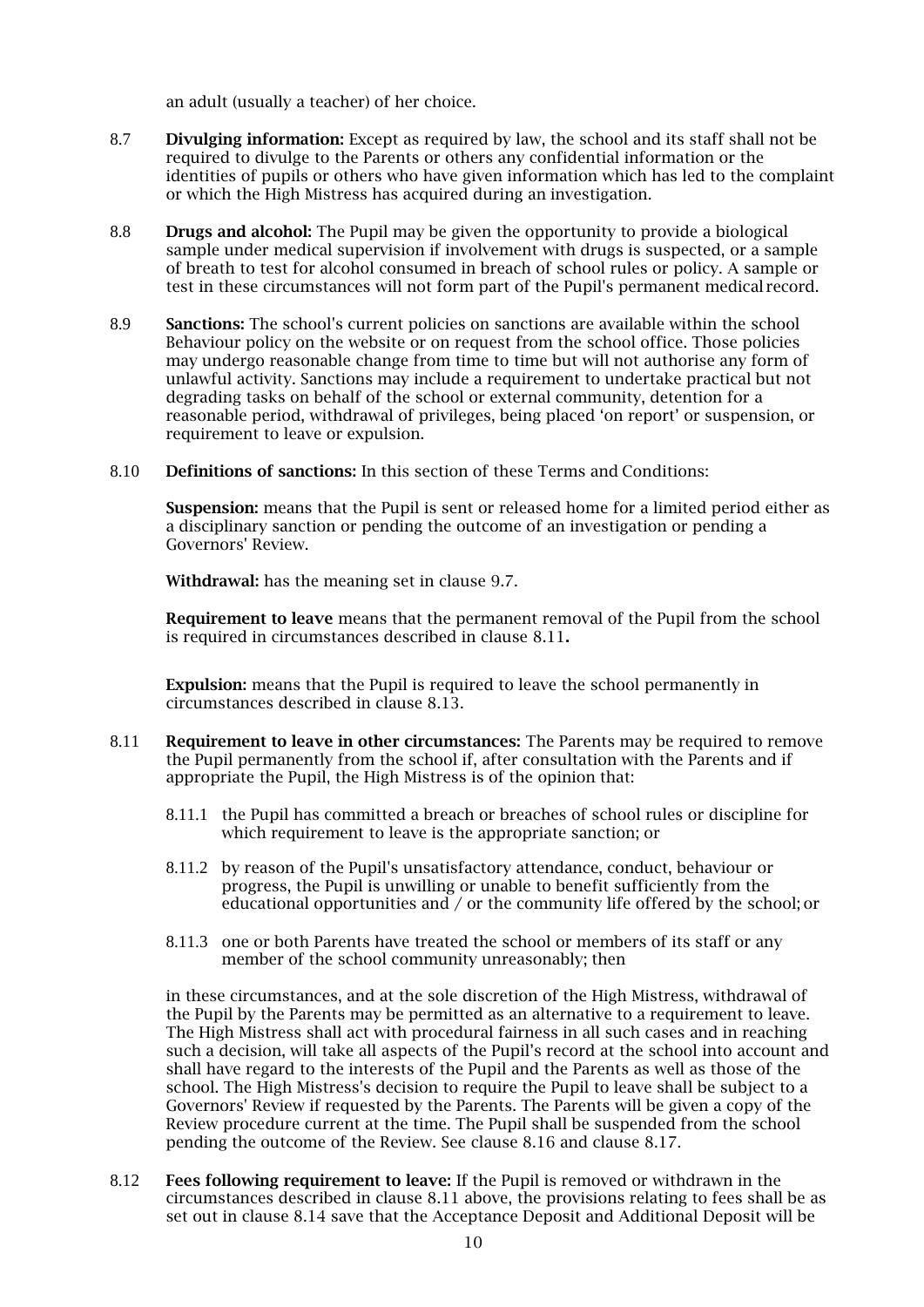refunded without interest less any sums owing to the school.

- 8.13 Expulsion: The Pupil may be formally expelled from the school if it is proved on the balance of probabilities that the Pupil has committed a very grave breach of discipline or a serious criminal offence. Expulsion is reserved for the most serious breaches. The High Mistress shall act with procedural fairness in all such cases. The High Mistress's decision to expel shall be subject to a Governors' Review if requested by the Parents. The Parents will be given a copy of the Review procedure current at the time. The Pupil shall be suspended from the school pending the outcome of the Review. See clause 8.16 and clause 8.17.
- 8.14 **Fees after expulsion:** If the Pupil is expelled, there will be no refund of the Acceptance Deposit or of fees for the current or past terms, but the Additional Deposit (if paid) will be refunded without interest less any sums owing to the school. There will be no charge to fees in lieu of notice but, save for any contrary provisions in any other agreement made between the Parents and the school, all arrears of fees and any other sums due to the school will be payable.
- 8.15 Leaving status: The school reserves the right to record the leaving status of the Pupil on the Pupil's file immediately after expulsion or requirement to leave orwithdrawal.
- 8.16 Governors' review: The Parents may request a review by Governors (Governors' Review) of a decision to expel or the Pupil's requirement to leave the school (but not a decision to suspend the Pupil unless the suspension is for 11 school days or more, or would prevent the Pupil taking a public examination). The High Mistress will advise the Parents of the Governors' Review procedure current at that time when she informs the Parents of her decision. A Governors' Review will be conducted under fair procedures in accordance with the requirements of natural justice.
- 8.17 Pupil's status pending Review: If the Parents request a Governors' Review, the Pupil will be suspended from school until the review procedure has been completed. While suspended, the Pupil shall remain away from school and will have no right to enter school premises during that time without written permission from the High Mistress.
- 8.18 Complaints procedures: A complaint as described in clause 5.2 which does not involve an expulsion or the Pupil's requirement to leave must be made in accordance with the school's published Complaints policy, a copy of which is available on the school website or on request from the school office. Every reasonable complaint shall receive fair and proper consideration and a timely response.

### 9 Provisions about notice to withdraw your child from the school

- 9.1 Term: means the period between and including the first and last days of the relevant school term.
- 9.2 Notice: means (unless the contrary is stated in these terms and conditions) a term's written notice given by:
	- 9.2.1 both Parents; or
	- 9.2.2 one of the Parents with the prior written consent of the other parent; and
	- 9.2.3 in either case the prior written consent of any other person with Parental Responsibility where appropriate

before the first day of term addressed to and received by the High Mistress personally. It is expected that the Parents will consult with the High Mistress before giving notice to withdraw the Pupil. The Parents should contact the school if no acknowledgement of the notice is received from the school within seven days of the date of the notice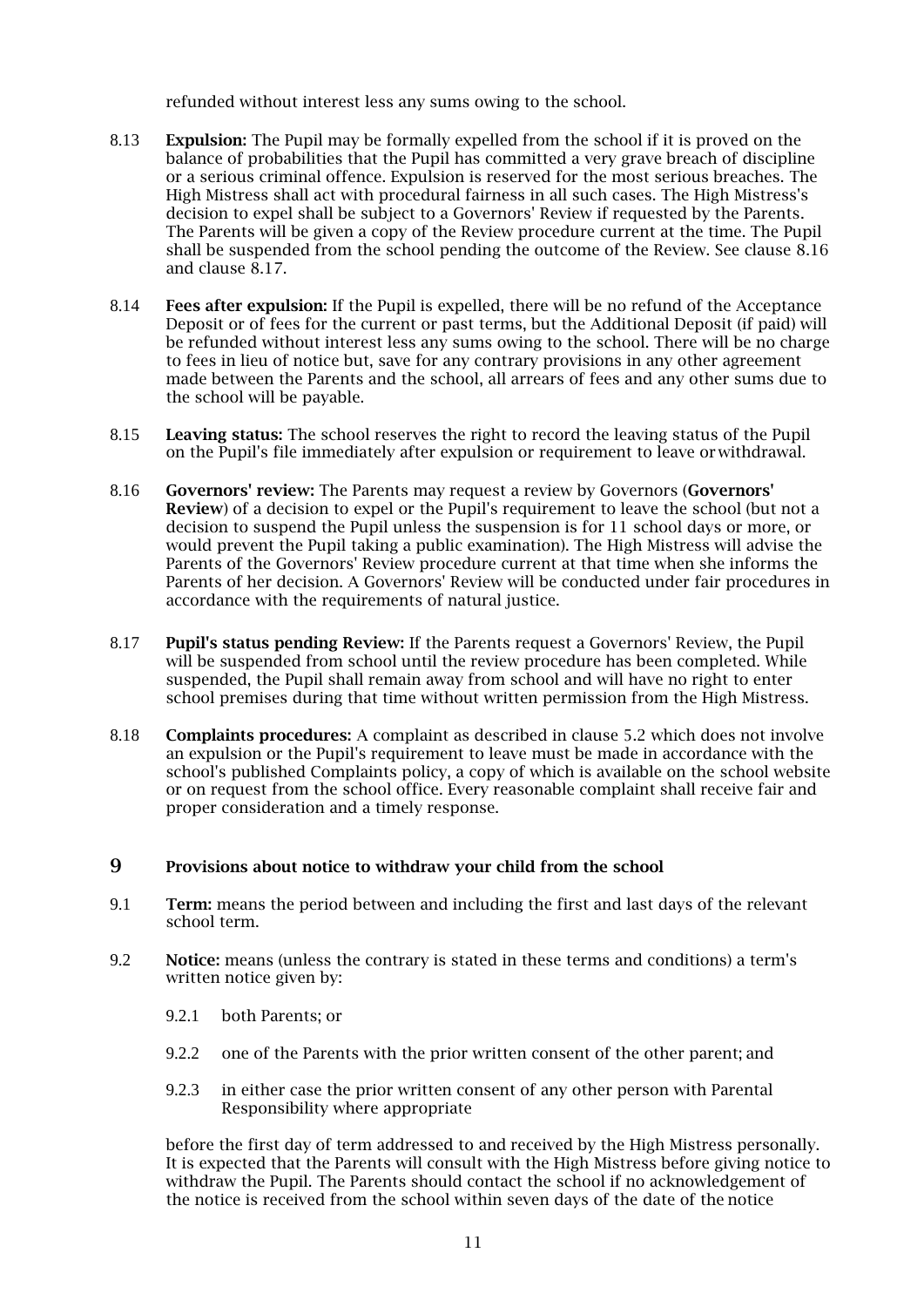- 9.3 A Term's Written Notice: means notice given before the first day of a term and expiring at the end of that term. A term's written notice must be given if:
	- 9.3.1 the Parents wish to cancel a place after acceptance; or
	- 9.3.2 the Parents wish to withdraw the Pupil who has entered the school; or
	- 9.3.3 following the GCSE year or Year 12 (VII), the Pupil will not return for the following year even if she has achieved the required grades.
- 9.4 Provisional notice: is valid only for the term in which it is given and only when written and accepted in writing by the High Mistress personally.
- 9.5 Fees in lieu of notice: in circumstances where the Parents have not given a term's written notice, fees in lieu of notice means fees in full at the rate applicable for the next term following withdrawal and may not be limited to the parental contribution in the case of a scholarship, bursary or other award or concession. One term's fees in lieu of notice represents a genuine pre-estimate of the school's loss in these circumstances, and sometimes the actual loss to the school will be much greater. This rule is necessary to promote stability and the school's ability to plan its staffing and other resources.
- 9.6 Cancellation: means the cancellation of a place at the school which has been accepted by the Parents and which occurs before the Pupil enters the school or where the Pupil does not enter the school. Please see clause 3.1 for details of when entry to the school occurs.
- 9.7 Withdrawal: means the withdrawal of the Pupil from the school by the Parents or the Pupil with or without notice required under these terms and conditions at any time after the Pupil has entered the school. Please see clause 3.1 for details of when entry to the school occurs. Please see also clause 9.8, clause 9.9 and clause 10.6.
- 9.8 Withdrawal by the Parents: If the Pupil is withdrawn on less than a term's written notice, or excluded for more than 28 days for non-payment of fees as set out in clause 9.5, fees in lieu of notice less the Acceptance Deposit will be immediately due and payable as a debt unless the place is filled immediately and without loss to the school. The school reserves the right to offset the Additional Deposit, if paid, against the term's fees.
- 9.9 Withdrawal by the Pupil: The Pupil's decision to withdraw from the school shall, for these purposes, be treated as a withdrawal by the Parents.
- 9.10 Prior consultation: It is expected that the Parents will consult personally with the High Mistress or with the High Mistress's authorised deputy before notice of withdrawal is given by the Parents.
- 9.11 **Discontinuing extra subjects:** A term's written notice is required to discontinue extra subjects or a term's fees for the extra subject will be immediately payable in lieu as a debt. However, in the case of music lessons (but no other extra subject) notice of discontinuance or alteration received for the following term within seven days of the start of the preceding term will be deemed to satisfy this condition.
- 9.12 **Termination by the school:** The school may terminate this agreement:
	- 9.12.1 on one full term's notice in writing sent by ordinary post. The school will not terminate this agreement without good cause and full consultation with the Parents and also the Pupil (if of sufficient maturity and understanding). The Acceptance Deposit and the Additional Deposit, if paid, will be refunded without interest less any outstanding balance of fees.
	- 9.12.2 Immediately where the Pupil does not have the appropriate immigration permission to live in the United Kingdom and to study at the school or, in the case of a Pupil who holds a Child Student visa on the basis of sponsorship by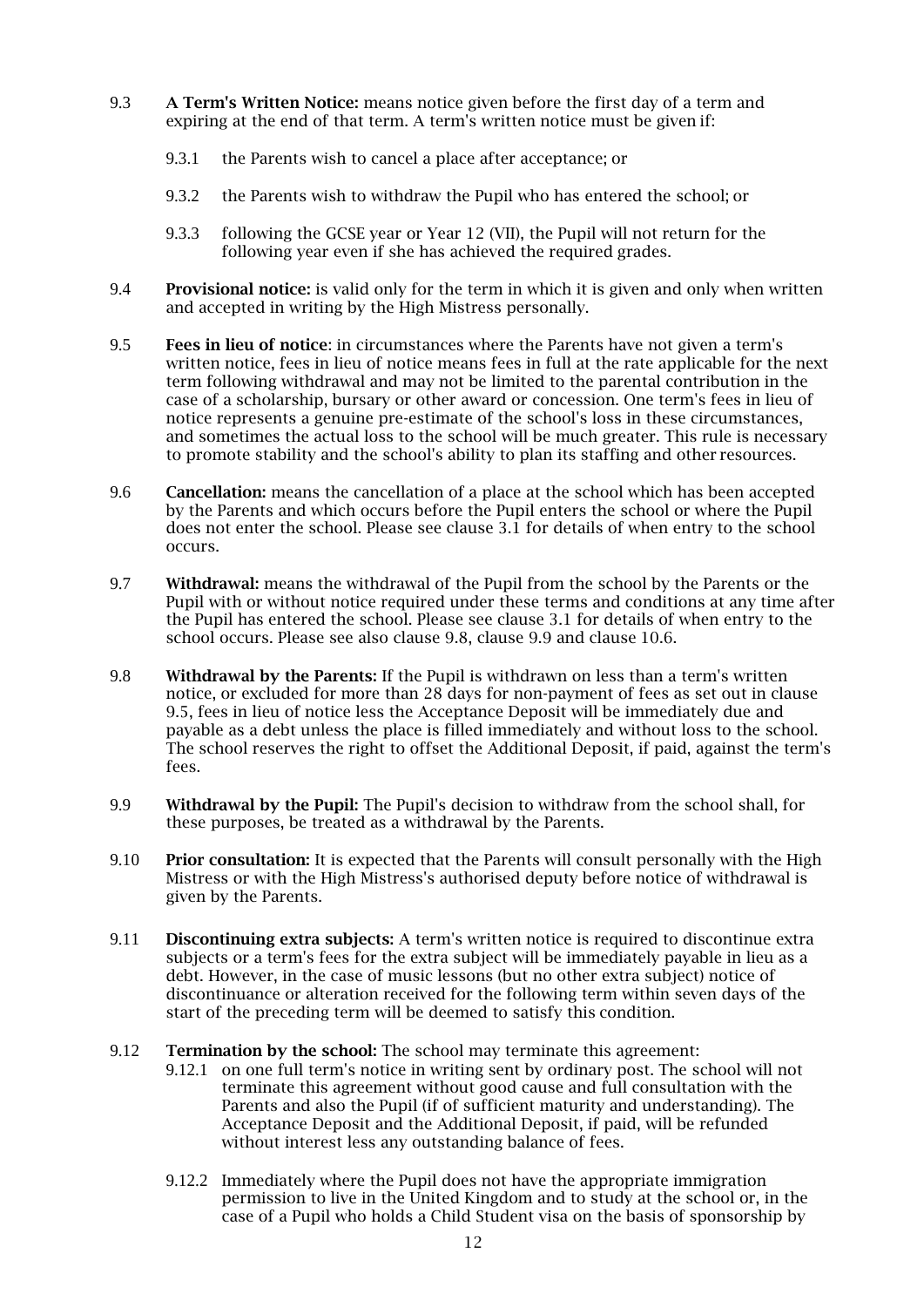the school, where Parents have arranged accommodation for the Pupil which does not meet the requirements of the Child Student Immigration Rules.

### 10 Fees

- 10.1 Fees: may include alone or in combination any of the Registration Fee, the Acceptance Deposit, the Additional Deposit, tuition fees, fees for extra subjects, other extras such as clothing and equipment, photographs or other items ordered by the Parents or the Pupil or charges arising in respect of educational visits, or damage where the Pupil alone or with others has caused wilful loss or damage to school property or the property of any other person (fair wear and tear excluded), or bank charges arising from default in Fees payment or late payment charges if incurred.
- 10.2 Payment of fees: The Parents jointly and severally agree to pay the fees applicable to each term directly to the school. Except where a separate agreement has been made between the Parents and the school for the deferment of payment of fees, fees for each term are due and payable as cleared funds before the commencement of the school term to which they relate. If an item on the bill is under query, the balance of the bill must be paid. The school reserves the right to refuse a payment if it is not satisfied as to the identity of the payer or the source of the funds
- 10.3 Payment of fees by a third party: An agreement with a third party to pay the fees or any other sum due to the school does not release the Parents from liability if the third party defaults and does not affect the operation of any other of these terms and conditions unless an express release has been given in writing, signed by the Bursar. The school reserves the right to refuse a payment from a third party.
- 10.4 Indemnity: The Parents shall indemnify the school against all losses, expenses (including legal expenses) and interest suffered or incurred by the school if the school is required to repay all or part of any sum paid to it by a third party credit provider on behalf of the Parents.
- 10.5 Refund or waiver: Save where there is a legal liability including liability under a court order or under the provisions of this agreement to make a refund or reduction fees will not be reduced, refunded or waived if:
	- 10.5.1 the Pupil is absent through illness; or
	- 10.5.2 a Term is shortened or a vacation extended; or
	- 10.5.3 the Pupil is released home before or after public examinations or otherwise before the normal end of a term; or
	- 10.5.4 the school is temporarily closed due to adverse weather conditions; or
	- 10.5.5 for any reason other than exceptionally and at the sole discretion of the High Mistress in a case of genuine hardship. See also Section 11 for information about events beyond the control of the parties.
- 10.6 Exclusion for non-payment: The school reserves the right to exclude the Pupil on three days' written notice if fees are overdue for payment. If the Pupil is excluded for a period of 28 days, she will be deemed withdrawn without notice and a term's fees in lieu of notice will be payable in accordance with Section 9. Exclusion in these circumstances is not a disciplinary matter and the right to a Governors' Review will not normally arise. The school may withhold any information, character references or property while fees remain overdue where it is lawful to do so.
- 10.7 Late payment: Save where alternative provisions for the payment of interest are contained in a separate consumer credit agreement made between the Parents and the school, simple interest may be charged on a day-to-day basis on fees which are unpaid.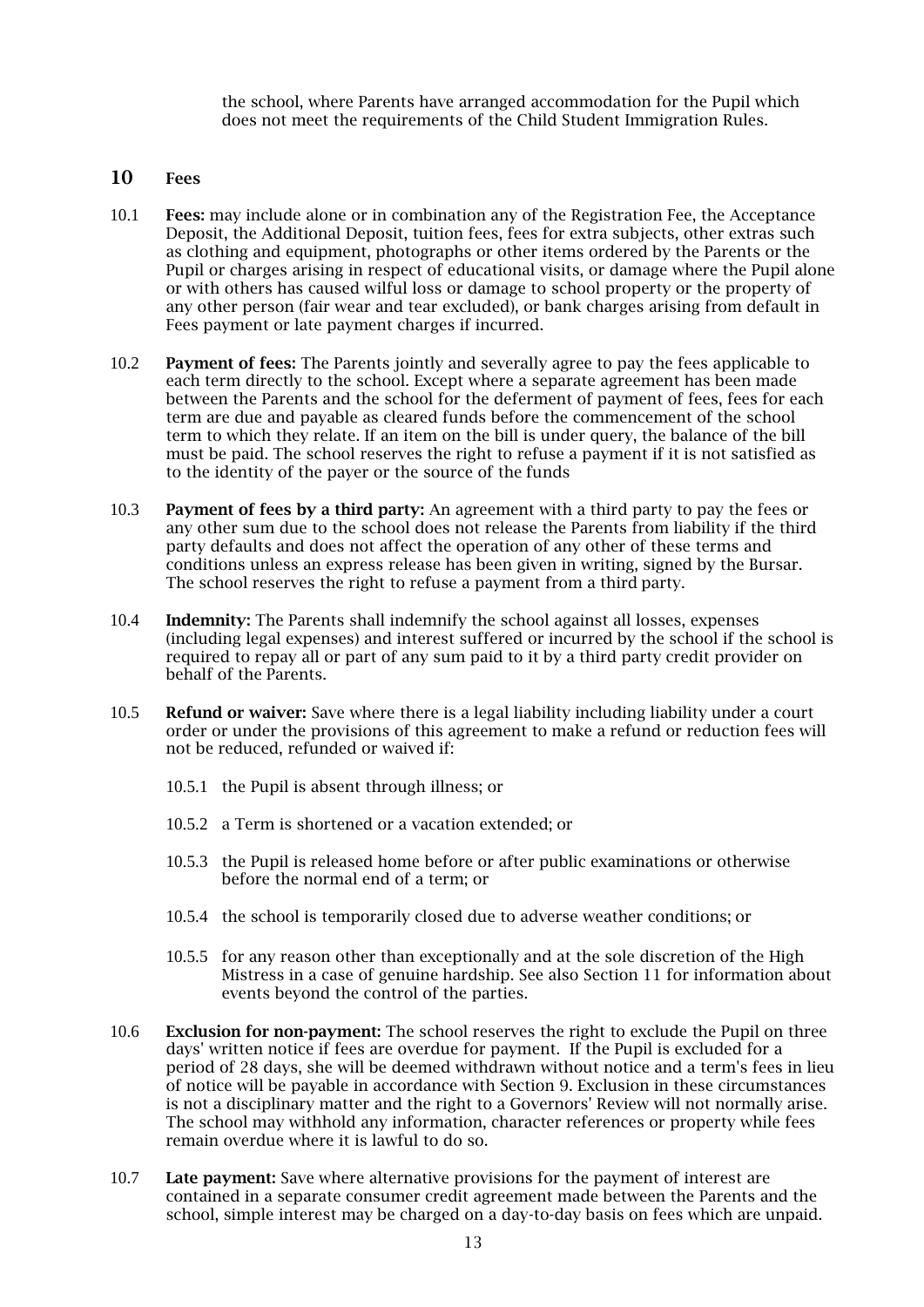The rate of interest charged will be at up to 3% per annum above the base rate of the school's bank accruing on a daily basis which represents a genuine pre-estimate of the cost to the school of a default. The Parents shall also be liable to pay all costs, fees disbursements and charges including legal fees and costs reasonably incurred by the school in the recovery of any unpaid fees regardless of the value of the school'sclaim.

- 10.8 Part payment: Any sum tendered that is less than the sum due and owing may be accepted by the school on account only. Late payment charges will be applied to any unpaid balance of fees.
- 10.9 Appropriation: Save where the Parents expressly state to the contrary, the school shall allocate payments made to the earliest balance on the fees account. The Parents agree that a payment made in respect of one child may be appropriated by the school to the unpaid account of any other child of the Parents.
- 10.10 Instalment arrangements: An agreement by the school to accept payment of current and / or past and /or future fees by instalments is concessionary and will be subject to separate agreement[s] between the Parents and the school. Where there are inconsistencies between these terms and conditions and those of any instalment agreement or invoice issued by the school to the Parents (as applicable), the terms and conditions of the instalment agreement or the invoice shall prevail.
- 10.11 **Composition schemes:** Any arrangements under which a lump sum advance payment of fees is made by or on behalf of the Parents will be the subject of a separate agreement.
- 10.12 **Scholarships and bursaries:** Every scholarship, bursary or other award or concession is a discretionary privilege, subject to high standards of attendance, diligence and behaviour on the Pupil's part and to the Parents treating the school and its staff reasonably. The terms on which such awards are offered and accepted will be notified to Parents at the time of offer.
- 10.13 Fees increases: Fees are reviewed annually and are subject to increase from time to time. If the Parents receive less than a term's notice of a fees increase they may give to the school written notice of withdrawal of the Pupil within 21 days and will not be liable to pay fees in lieu of notice and the Acceptance Deposit and Additional Deposit, if paid, will be refunded without interest less any sums owing to the school.
- 10.14 Information about fees: The Parents acknowledge that the school may make enquiries of the Pupil's previous schools for confirmation that all sums due and owing to such schools have been paid. The Parents also acknowledge that the school may inform any other school or educational establishment to which the Pupil is to be transferred if any fees of this school are unpaid.
- 10.15 **Identity of Fees payer:** From time to time the school may need to obtain satisfactory evidence of the identity of a person who is paying fees, such as sight of a passport.

## 11 Events beyond the control of the parties

- 11.1 **Force majeure:** An event beyond the reasonable control of the parties to this agreement is a Force Majeure Event and shall include such events as fire, an act of God, war, riot, civil commotion, compliance with any law or governmental order, rule, regulation or direction (including that of a local authority), accident, fire, flood, storm, pandemic or epidemic of any disease, terrorist attack, chemical or biological contamination, strikes, industrial disputes, failure of utility service or transportation. In the remainder of this clause 11, we shall refer to these as an event
- 11.2 Notification: If either the school or the parents is prevented from or delayed in carrying out its obligations under this agreement by an event, it shall immediately notify the other in writing and shall be excused from performing those obligations while the event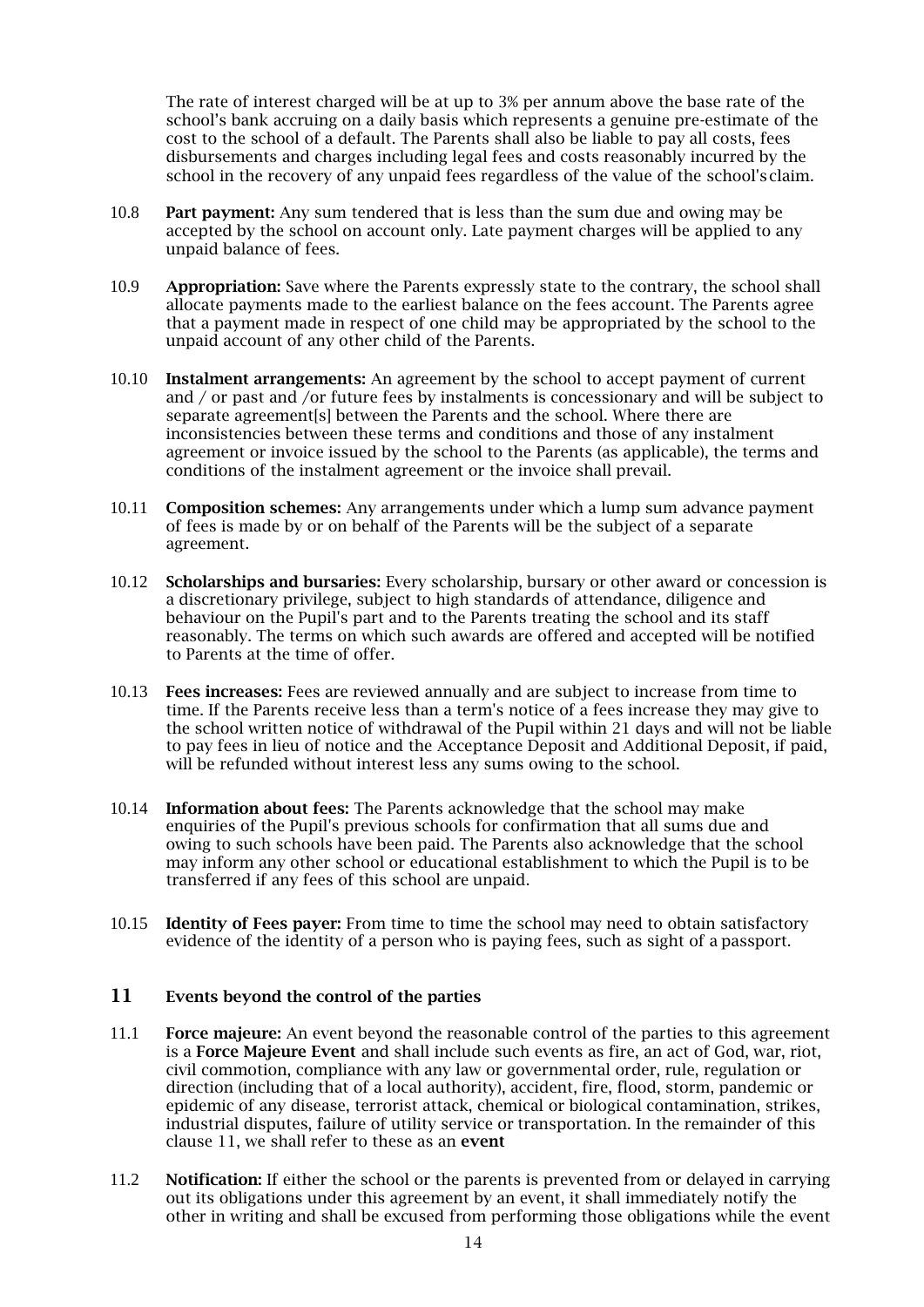continues.

- 11.3 Continued force majeure: If an event continues for a period greater than 90 days, the party who has provided notification under clause 11.2 above shall notify the other of the steps to be taken to ensure performance of its contractual obligations.
- 11.4 **Termination:** If the event continues for a total period greater than 120 days, the party in receipt of notification under clause 11.2 may terminate this agreement by providing at least three working days' notice in writing to the otherparty.

## 12 General contractual matters

- 12.1 Data protection: The school has a privacy notice and the pupil summary privacy notice *How we use your information* which explain how the school will use the Parent's and the Pupil's personal data. These privacy notices are provided with the letter of offer. The privacy notices are also published on the school's website. The Parents must read these privacy notices in full before signing the acceptance form. The Parents must show the Pupil a copy of the pupil summary privacy notice and discuss it with her before accepting the offer of a place.
- 12.2 Change: The school, as any other, is likely to undergo a number of changes during the period of this agreement. For example, there may be changes in the staff, and in the premises, facilities and their use, in the curriculum and the size and composition of classes, and in the school Rules and procedures, the disciplinary framework, and the length of school terms. In addition, there may be the need to undertake a corporate reorganisation exercise and / or a merger or change of ownership may be necessary. For these reasons, the benefit and burden of this agreement may be freely assigned to another party at the discretion of the school.
- 12.3 Consumer protection: Care has been taken to use plain language and to give clear explanations in these terms and conditions. If any words alone or in combination infringe consumer rights law or any other provision of law, they shall be treated as severable and shall be replaced with words which give as near the original meaning as may be fair. Nothing in these terms and conditions affects the Parents' statutoryrights.
- 12.4 Consultation: It is not practicable to consult with the Parents and the Pupil over every change that may take place. Whenever practicable, the school will use reasonable endeavours to ensure that the Parents will be provided with reasons for the changes and where possible given a Term's notice in writing of:
	- 12.4.1 a change of policy that would have a significant effect on the Pupil's education or pastoral care; or
	- 12.4.2 a change in any physical aspect of the school which would have a significant effect on the Pupil's education or pastoral care; or
	- 12.4.3 a change of ownership of the school.
- 12.5 Information for Parents: We provide parents of prospective pupils with information about the school and the educational services we provide in good faith. This information may be contained in the school's website, promotional literature or in statements made by staff or pupils during a visit or an open day. If the Parents wish to take account of the information provided to them when deciding whether to enter into this agreement they should seek specific confirmation from the Head of Admissions that the information is accurate before returning a completed acceptance form to the school.
- 12.6 Third party rights: Only the school and the Parents are parties to this agreement. Neither the Pupil nor any third party is a party to this contract and shall not have any rights to enforce any term of this agreement.
- 12.7 **Interpretation:** These terms and conditions supersede those previously in force and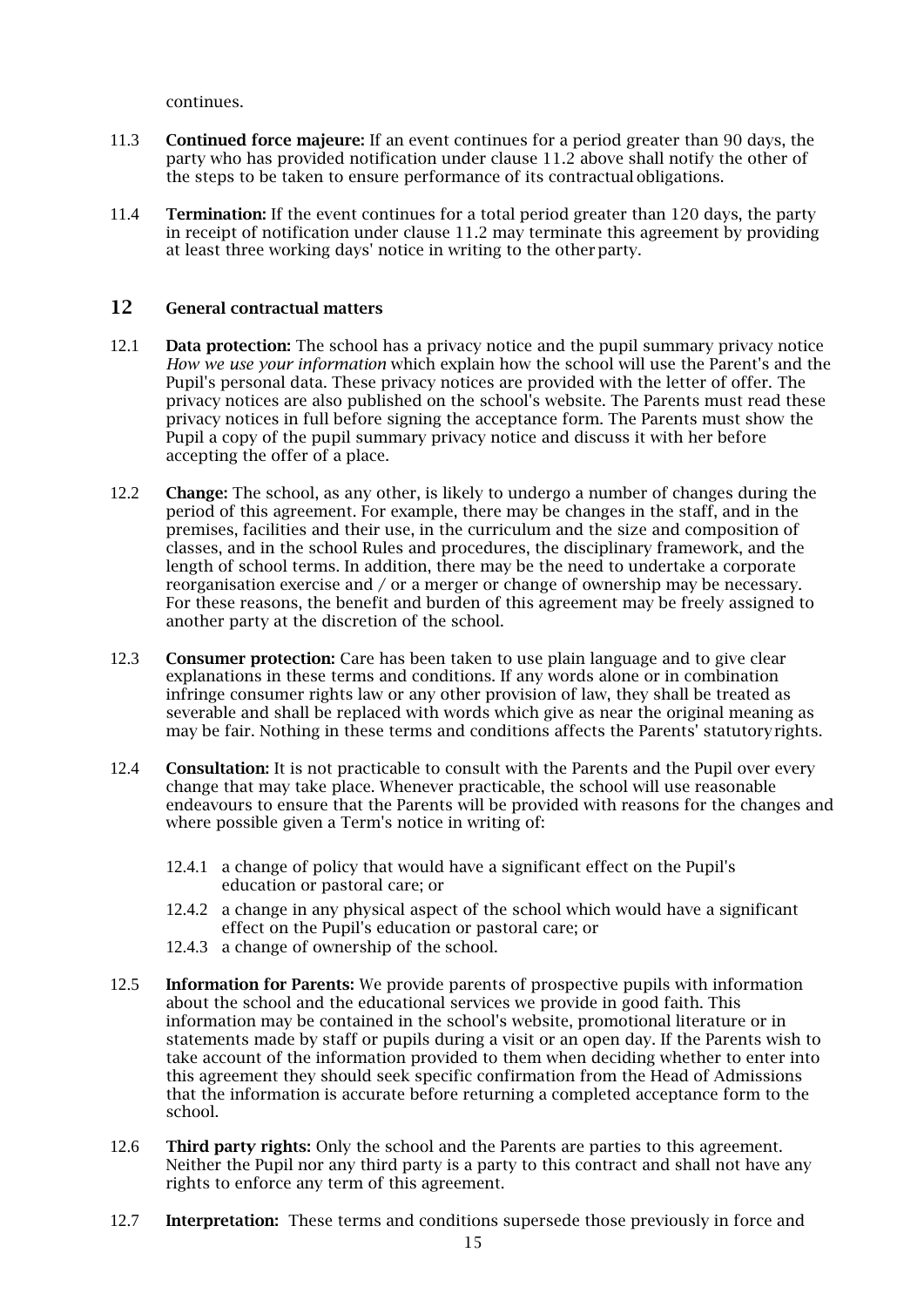will be construed as a whole. Headings, unless required to make sense of the immediate context, are for ease of reading only and are not otherwise part of the terms and conditions.

12.8 **Jurisdiction:** This agreement was made at the school and is governed exclusively by the law of England and Wales and the parties submit to the exclusive jurisdiction of the Courts of England and Wales.

St Paul's Girls' School: a Company Limited by Guarantee

Registered in England No: 06142007 Registered Office: St Paul's Girls' School, Brook Green, Hammersmith, London W6 7BS Registered Charity No: 1119613